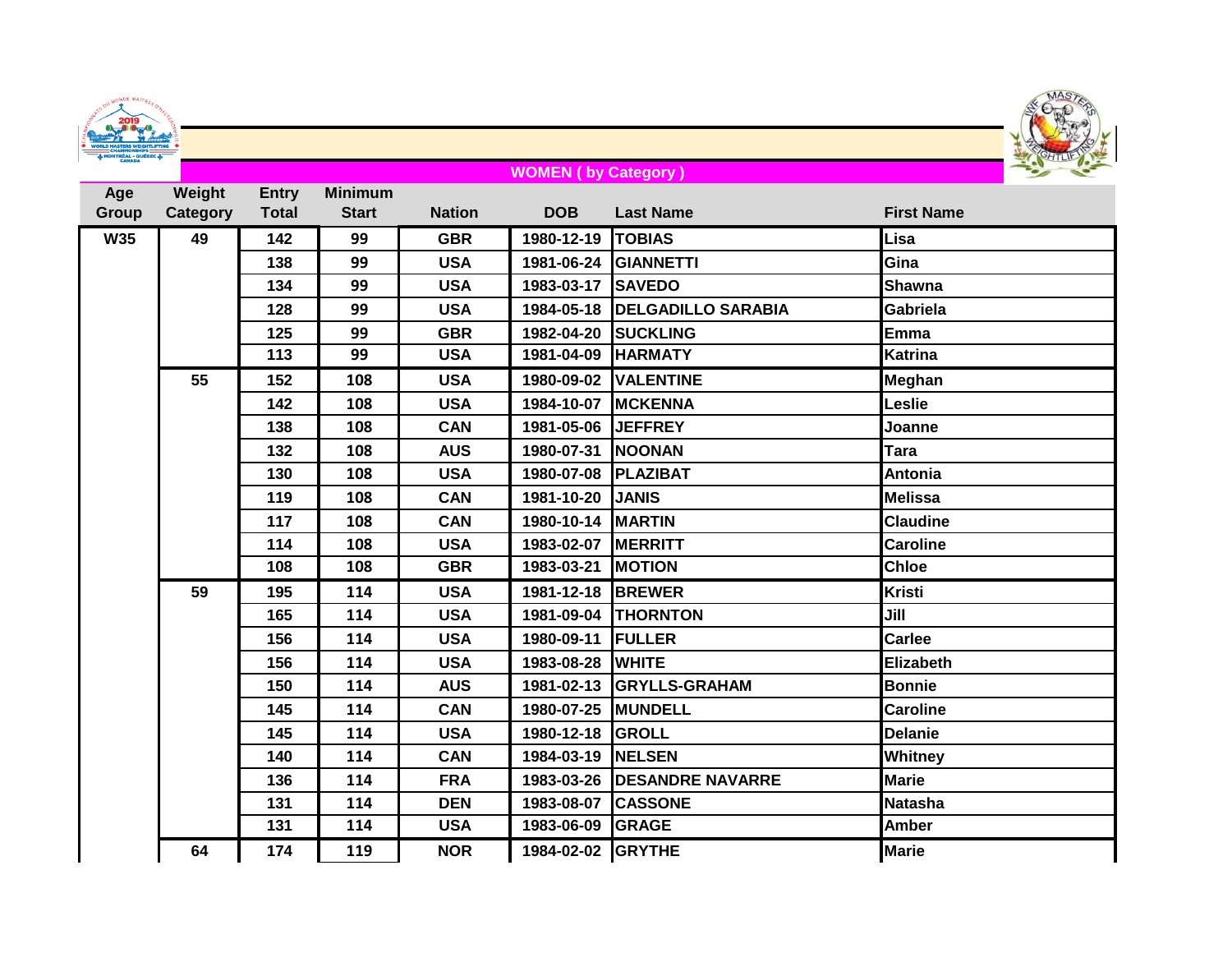|    | 173 | 119 | <b>USA</b> | 1984-03-19 CHING     |                        | <b>Dara</b>     |
|----|-----|-----|------------|----------------------|------------------------|-----------------|
|    | 168 | 119 | <b>CAN</b> |                      | 1983-05-03 MCCARDLE    | Lindsay         |
|    | 166 | 119 | <b>CAN</b> |                      | 1982-01-12 ROBINSON    | Andrea          |
|    | 165 | 119 | <b>TUN</b> | 1982-10-24 SASSI     |                        | Hayet           |
|    | 161 | 119 | <b>ARU</b> | 1983-01-16 PITER     |                        | <b>Jennifer</b> |
|    | 159 | 119 | <b>GBR</b> | 1984-05-08 BURT      |                        | <b>Heather</b>  |
|    | 157 | 119 | <b>AUS</b> | 1980-09-18 STEWART   |                        | <b>Kate</b>     |
|    | 156 | 119 | <b>CAN</b> | 1982-12-21 RIEWE     |                        | <b>Kirsten</b>  |
|    | 156 | 119 | <b>CAN</b> | 1984-03-22 WHITING   |                        | Amanda          |
|    | 153 | 119 | <b>USA</b> | 1981-01-30 MOORE     |                        | Johanna         |
| 71 | 179 | 119 | <b>USA</b> | 1982-05-28 COE       |                        | <b>Sara</b>     |
|    | 170 | 127 | <b>USA</b> | 1984-01-20 BUNNELL   |                        | <b>Emily</b>    |
|    | 166 | 127 | <b>CAN</b> |                      | 1981-09-23 APOSTOLERIS | Megan           |
|    | 165 | 127 | <b>USA</b> | 1982-09-09 SISTO     |                        | Gwendolyn       |
|    | 163 | 127 | <b>USA</b> | 1982-02-06 SOTELO    |                        | Lacey           |
|    | 162 | 127 | <b>GER</b> | 1983-09-23 MESSMER   |                        | <b>Miriam</b>   |
|    | 159 | 127 | <b>USA</b> | 1981-09-03 FARRELL   |                        | Megan           |
|    | 158 | 127 | <b>USA</b> | 1981-11-04 ELY       |                        | Erin            |
|    | 157 | 127 | <b>SWE</b> | 1984-04-16 WEAVER    |                        | <b>Sandra</b>   |
|    | 154 | 127 | <b>CAN</b> | 1981-10-30 LEE       |                        | <b>Nichole</b>  |
|    | 150 | 127 | <b>SLO</b> | 1983-08-16 TURŠIČ    |                        | Tina            |
| 76 | 171 | 131 | <b>USA</b> |                      | 1980-04-05 ROSKOWICK   | <b>Kristin</b>  |
|    | 170 | 131 | <b>USA</b> | 1982-07-01 BACON     |                        | Elizabeth       |
|    | 167 | 131 | <b>ITA</b> | 1981-10-03 DI PIERRO |                        | Connie          |
|    | 164 | 131 | <b>AUS</b> | 1980-05-22 CAMERON   |                        | <b>Kelly</b>    |
|    | 157 | 131 | <b>CAN</b> | 1983-07-28 KOSTUR    |                        | <b>Beth</b>     |
|    | 154 | 131 | <b>USA</b> |                      | 1983-08-04 STUMVOLL    | Amy             |
|    | 153 | 131 | <b>AUS</b> | 1981-02-01           | <b>WELLBY</b>          | <b>Meagan</b>   |
|    | 151 | 131 | <b>USA</b> | 1982-07-07 CREED     |                        | <b>Selena</b>   |
|    | 148 | 131 | <b>FIN</b> |                      | 1981-04-28 MYLLYKANGAS | Heli            |
|    | 147 | 131 | <b>USA</b> | 1981-10-11           | <b>RAISER</b>          | Courtney        |
|    | 144 | 131 | <b>USA</b> | 1984-12-31           | <b>BAIRD</b>           | <b>Amber</b>    |
|    | 144 | 131 | <b>USA</b> | 1982-12-26 O'BRIEN   |                        | <b>Julianne</b> |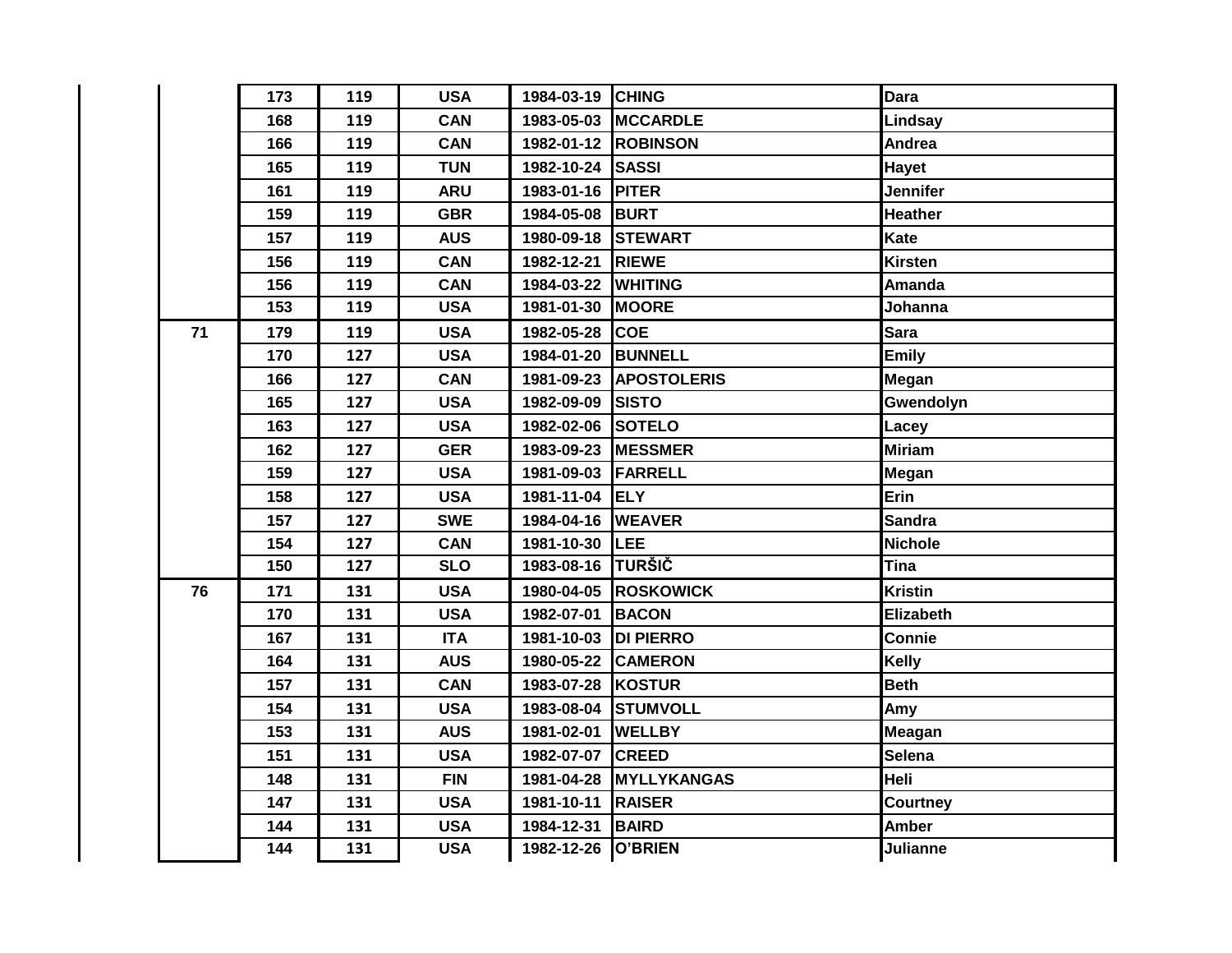|                  | 81    | 183            | 135 | <b>USA</b> | 1982-04-09 COOK    |                            | <b>Amanda</b>       |
|------------------|-------|----------------|-----|------------|--------------------|----------------------------|---------------------|
|                  |       | 164            | 135 | <b>USA</b> |                    | 1982-12-31 STRICKFADEN     | <b>Traci</b>        |
|                  |       | 160            | 135 | <b>PUR</b> | 1984-03-14 MEJIAS  |                            | Maria               |
|                  |       | 148            | 135 | <b>CAN</b> |                    | 1983-06-10 DE VEYRA        | <b>Ernestine</b>    |
|                  |       | 143            | 135 | <b>CAN</b> | 1980-09-09 REID    |                            | Jil                 |
|                  |       | 137            | 135 | <b>USA</b> |                    | 1984-10-13 DIERINGER       | Annika              |
|                  |       | 135            | 135 | <b>NOR</b> |                    | 1980-05-26 ENDRESEN        | Ingeborg            |
|                  | 87    | 184            | 139 | <b>USA</b> |                    | 1982-10-24 COLASANTO       | <b>Mary</b>         |
|                  |       | 161            | 139 | <b>USA</b> | 1984-11-27 VERNON  |                            | Ashley              |
|                  |       | 158            | 139 | <b>AUS</b> | 1983-02-24 O'BRIEN |                            | Gemma               |
|                  |       | 151            | 139 | <b>USA</b> |                    | 1982-06-25 SEPULVEDA       | <b>Urbana</b>       |
|                  |       | 144            | 139 | <b>PUR</b> | 1981-05-15 BERNIER |                            | Yamillette          |
|                  |       | 140            | 139 | <b>IND</b> | 1982-10-07 KAUR    |                            | Harjeet             |
|                  | $87+$ | 180            | 147 | <b>USA</b> | 1984-07-02 MOLL    |                            | Erin                |
|                  |       | 175            | 147 | <b>USA</b> | 1982-08-10 TYLER   |                            | <b>Sarah</b>        |
|                  |       | 173            | 147 | <b>USA</b> |                    | 1984-02-27 HAYMAKER        | Megan               |
|                  |       | 155            | 147 | <b>USA</b> | 1981-09-12 MAGGIO  |                            | Gayge               |
|                  |       | 151            | 147 | <b>MGL</b> |                    | 1980-07-26 SUKHBAATAR      | <b>Sarantsetseg</b> |
|                  |       | 150            | 147 | <b>IND</b> | 1981-09-16 RANI    |                            | Geeta               |
|                  |       | 149            | 147 | <b>USA</b> | 1981-05-11 DAVIS   |                            | Jenna               |
|                  |       | 149            | 147 | <b>USA</b> |                    | 1984-07-10 HONCHARSKI      | <b>Beth</b>         |
| $W35$ Total = 81 |       |                |     |            |                    |                            |                     |
| W40              | 45    | $\frac{1}{28}$ | 88  | <b>USA</b> |                    | 1977-09-29 TREADWAY        | <b>Erica</b>        |
|                  |       | 117            | 88  | <b>USA</b> |                    | 1978-09-29 DE FREITAS      | <b>Mohini</b>       |
|                  |       | 100            | 88  | <b>ITA</b> | 1977-03-26 OLIVA   |                            | <b>Samuela</b>      |
|                  | 49    | 128            | 94  | <b>USA</b> | 1976-09-24 SMITH   |                            | <b>Sarah</b>        |
|                  |       | 125            | 94  | <b>FRA</b> | 1978-06-05 EDMOND  |                            | <b>Neige Line</b>   |
|                  |       | 104            | 94  | <b>CAN</b> |                    | 1975-06-28 MCDONALD        | <b>Brandi</b>       |
|                  | 55    | 154            | 102 | <b>USA</b> |                    | 1978-04-05 NELSON-PAUL     | Kathy               |
|                  |       | 149            | 102 | <b>CAN</b> |                    | 1978-02-21 LAURIN LAROUCHE | <b>Rosalie</b>      |
|                  |       | 147            | 102 | <b>USA</b> | 1975-03-22 SPIES   |                            | Wendy               |
|                  |       | 138            | 102 | <b>USA</b> | 1979-12-24 ATWATER |                            | <b>Christina</b>    |
|                  |       | 135            | 102 | <b>USA</b> | 1978-08-22 SHIN    |                            | Jane                |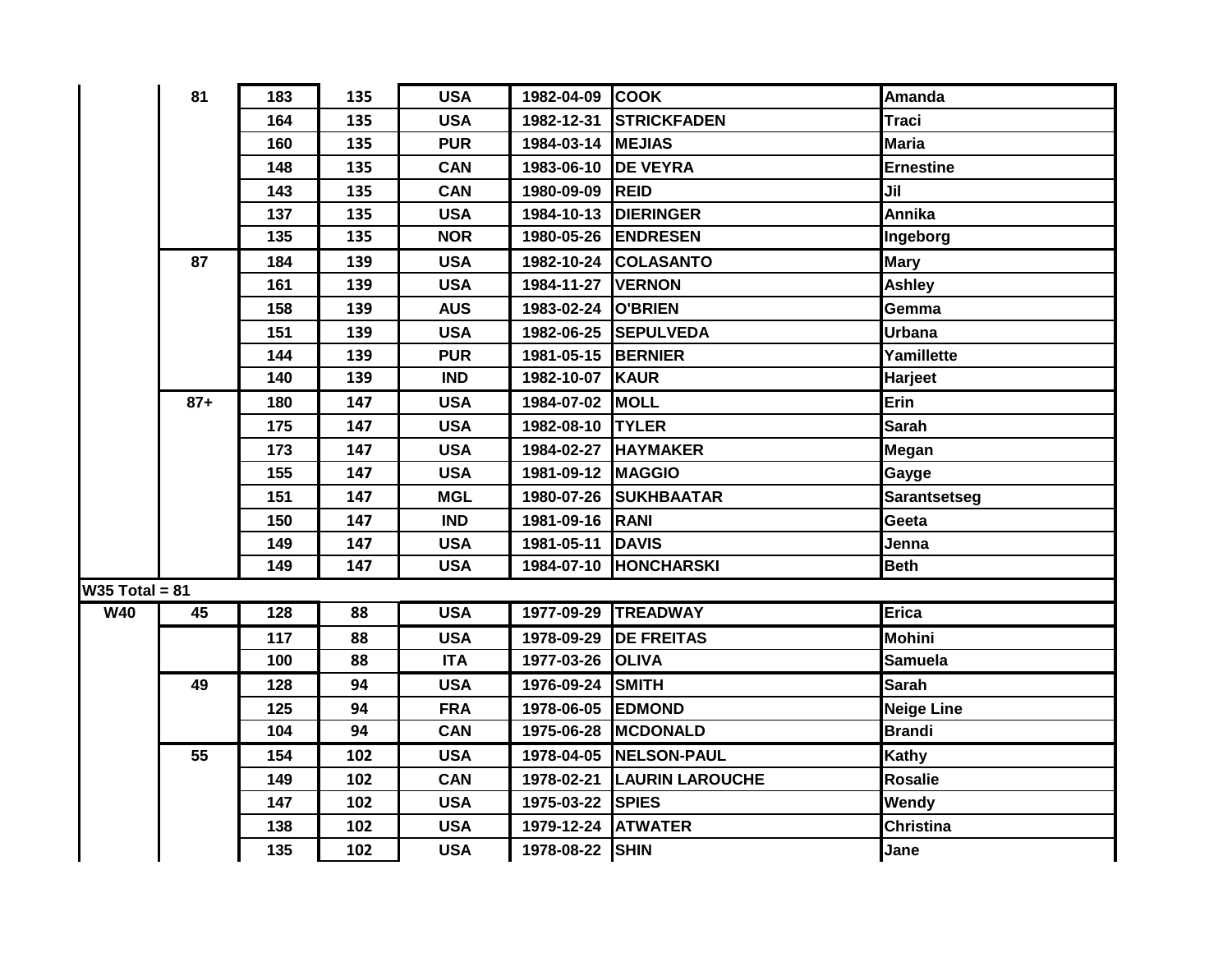|    | 118 | 102 | <b>CAN</b> | 1977-08-23 WAN-DY   |                              | Amy              |
|----|-----|-----|------------|---------------------|------------------------------|------------------|
|    | 118 | 102 | <b>USA</b> | 1978-11-27 VELLAKE  |                              | Kerry            |
|    | 114 | 102 | <b>CAN</b> |                     | 1979-08-28 DAVIDSON          | Pamela           |
|    | 114 | 102 | <b>USA</b> | 1976-08-26 HOLLAND  |                              | Jamie            |
| 59 | 165 | 102 | <b>CAN</b> |                     | 1978-07-18 GUERRERO GONZALEZ | <b>Abigail</b>   |
|    | 159 | 107 | <b>USA</b> | 1979-11-14 ARAÚJO   |                              | <b>Giselle</b>   |
|    | 151 | 107 | <b>NZL</b> |                     | 1976-07-29 EMSON-CRANMER     | Na-Tasha         |
|    | 150 | 107 | <b>USA</b> | 1979-11-16 SALVEO   |                              | Angela           |
|    | 149 | 107 | <b>USA</b> | 1977-09-11 LAGAS    |                              | Kandi            |
|    | 148 | 107 | <b>USA</b> | 1975-04-19 WEIR     |                              | Elizabeth        |
|    | 137 | 107 | <b>USA</b> | 1978-04-06 LYONS    |                              | Aimee            |
|    | 130 | 107 | <b>CAN</b> | 1975-07-29 DUTRIZAC |                              | Gwen             |
|    | 128 | 107 | <b>USA</b> | 1977-01-12 SAKAI    |                              | Gillian          |
|    | 118 | 107 | <b>PAR</b> |                     | 1976-01-23 DOMINATO          | <b>Valeria</b>   |
| 64 | 163 | 113 | <b>USA</b> |                     | 1979-01-25 RIESENBERG        | <b>Brittany</b>  |
|    | 161 | 113 | <b>AUS</b> | 1979-11-02 EDWARDS  |                              | Lynda            |
|    | 161 | 113 | <b>CAN</b> |                     | 1978-05-16 HORBATIUK         | Cat              |
|    | 156 | 113 | <b>GBR</b> | 1979-09-18 HERRON   |                              | Lou              |
|    | 156 | 113 | <b>USA</b> |                     | 1977-08-09 MOVSESSIAN        | <b>Danamarie</b> |
|    | 154 | 113 | <b>USA</b> | 1979-12-22 BOGERS   |                              | Kat              |
|    | 152 | 113 | <b>CAN</b> |                     | 1976-06-02 SPEED-ANDREWS     | Amy              |
|    | 151 | 113 | <b>USA</b> | 1978-04-22 KNOUREK  |                              | <b>Melissa</b>   |
|    | 150 | 113 | <b>CAN</b> | 1975-03-13 HALLIGAN |                              | Jillian          |
|    | 150 | 113 | <b>CAN</b> | 1977-01-07 LAMARRE  |                              | <b>Helene</b>    |
|    | 147 | 113 | <b>CAN</b> |                     | 1978-02-16 TAYLES BENOIT     | <b>Shannon</b>   |
| 71 | 167 | 119 | <b>USA</b> |                     | 1978-04-02 MILLSPAUGH        | <b>Shana</b>     |
|    | 165 | 119 | <b>CAN</b> | 1978-04-26 PODOLAS  |                              | Jodi             |
|    | 163 | 119 | <b>CAN</b> | 1979-01-13 WELDON   |                              | <b>Siew</b>      |
|    | 161 | 119 | <b>USA</b> | 1977-07-06 NUTTER   |                              | Kathryn          |
|    | 157 | 119 | <b>CAN</b> | 1975-06-20 NICOLE   |                              | <b>Caroline</b>  |
|    | 145 | 119 | <b>USA</b> | 1975-05-11          | <b>ABEL</b>                  | Megan            |
|    | 144 | 119 | <b>CAN</b> | 1978-08-06 PUGH     |                              | Kaley            |
|    | 140 | 119 | <b>IND</b> | 1976-01-30 KUMARI   |                              | Pratima          |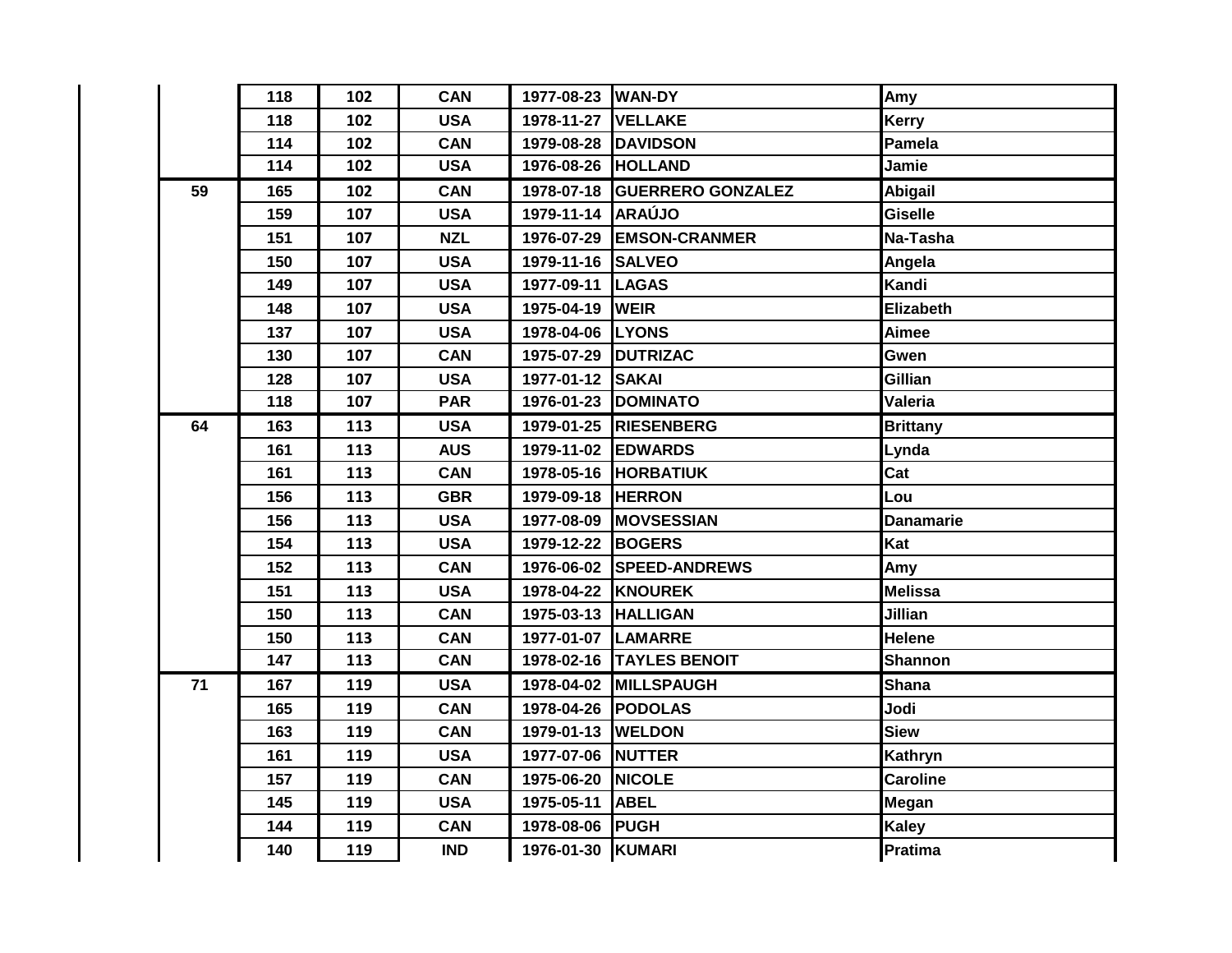|                  |       | 139 | 119 | <b>NED</b> |                     | 1978-06-20 VAN DEN BERG      | Lotte            |
|------------------|-------|-----|-----|------------|---------------------|------------------------------|------------------|
|                  |       | 135 | 119 | <b>NZL</b> |                     | 1978-03-10 HINDRUPP-NORTON   | <b>Fiona</b>     |
|                  |       | 131 | 119 | <b>USA</b> | 1978-07-23 KRAUSE   |                              | <b>Heather</b>   |
|                  | 76    | 177 | 124 | <b>USA</b> | 1979-06-07 DAVIS    |                              | <b>Katherine</b> |
|                  |       | 172 | 124 | <b>USA</b> |                     | 1979-05-27 THOMPSON          | <b>Desiree</b>   |
|                  |       | 160 | 124 | <b>AUS</b> | 1979-10-16 HAWKINS  |                              | <b>Sanaa</b>     |
|                  |       | 154 | 124 | <b>USA</b> | 1975-07-15 BROWN    |                              | <b>Katherine</b> |
|                  |       | 152 | 124 | <b>USA</b> |                     | 1976-01-14 GREENSLADE        | Valerie          |
|                  |       | 141 | 124 | <b>CAN</b> | 1979-11-03 MARTENS  |                              | Eva              |
|                  |       | 140 | 124 | <b>CAN</b> | 1977-04-25 JOHNSON  |                              | <b>Melanie</b>   |
|                  |       | 132 | 124 | <b>NED</b> |                     | 1979-05-27 GOSSCHALK         | Jinga            |
|                  |       | 132 | 124 | <b>USA</b> | 1976-11-20 MILLS    |                              | Rachel           |
|                  |       | 131 | 124 | <b>FIN</b> | 1977-01-07 ITÄPELTO |                              | <b>Taru</b>      |
|                  | 81    | 175 | 127 | <b>AUS</b> | 1976-04-14 YATES    |                              | Leora            |
|                  |       | 160 | 127 | <b>CAN</b> | 1978-02-10 HAMBLY   |                              | Cathy            |
|                  |       | 130 | 127 | <b>CAN</b> | 1977-07-28 GRAY     |                              | Hannah           |
|                  | 87    | 168 | 131 | <b>USA</b> | 1976-07-09 COLAN    |                              | <b>Danielle</b>  |
|                  |       | 164 | 131 | <b>USA</b> | 1979-12-09 MARTIN   |                              | Anna             |
|                  |       | 155 | 131 | <b>SWE</b> | 1978-04-18 BRANDER  |                              | Josefin          |
|                  |       | 141 | 131 | <b>USA</b> | 1976-06-21          | <b>BRUNGARD</b>              | Amy              |
|                  |       | 135 | 131 | <b>IND</b> | 1978-02-10 KAUR     |                              | <b>Rupinder</b>  |
|                  |       | 131 | 131 | <b>USA</b> |                     | 1979-03-24 RUTKOSKI          | Rebecca          |
|                  | $87+$ | 178 | 139 | <b>IRL</b> |                     | 1976-03-08 MCLARNON          | <b>Claire</b>    |
|                  |       | 152 | 139 | <b>NZL</b> |                     | 1979-06-05 HAMPTON           | <b>Danica</b>    |
|                  |       | 143 | 139 | <b>USA</b> | 1978-11-22 ROWE     |                              | <b>Erika</b>     |
|                  |       | 142 | 139 | <b>USA</b> |                     | 1979-02-16 RODRIGUEZ-CHARLES | <b>Bertmarie</b> |
|                  |       | 140 | 139 | <b>CAN</b> |                     | 1978-08-01 BROUILLARD        | <b>Karine</b>    |
|                  |       | 139 | 139 | <b>NZL</b> | 1975-10-16 ALESANA  |                              | Florence         |
|                  |       | 139 | 139 | <b>USA</b> |                     | 1978-07-24 DOUGLAS           | <b>Kylie</b>     |
| $W40$ Total = 73 |       |     |     |            |                     |                              |                  |
| <b>W45</b>       | 45    | 88  | 78  | <b>INA</b> | 1971-06-17          | <b>SINAMO</b>                | Sahari Dumaini   |
|                  | 49    | 124 | 83  | <b>CAN</b> |                     | 1974-08-08 AMUNDRUD          | <b>Heather</b>   |
|                  |       | 114 | 83  | <b>CAN</b> |                     | 1973-06-06 GRIFFITHS         | Janella          |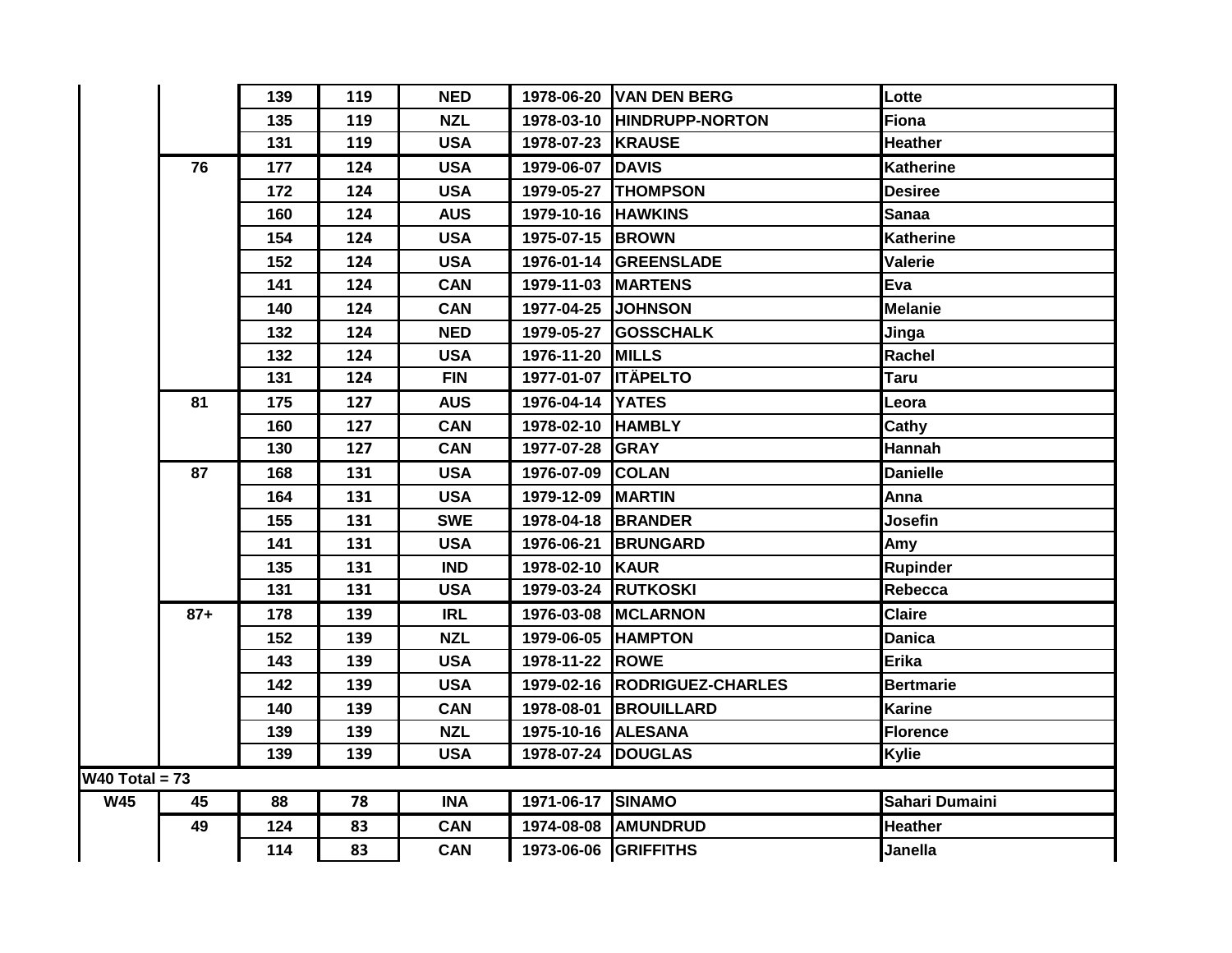|    | 99  | 83  | <b>USA</b> | 1973-11-09 COHEN    |                        | Sheryl                |
|----|-----|-----|------------|---------------------|------------------------|-----------------------|
|    | 95  | 83  | <b>USA</b> | 1972-05-25 PILLON   |                        | Sonia                 |
|    | 87  | 83  | <b>CAN</b> |                     | 1970-09-12 PETURSSON   | Karen                 |
| 55 | 132 | 91  | <b>FRA</b> | 1972-06-07 TAGODOE  |                        | <b>Marie-Solange</b>  |
|    | 124 | 91  | <b>USA</b> |                     | 1974-06-08 BURKHART    | <b>Elizabeth</b>      |
|    | 120 | 91  | <b>CAN</b> | 1971-03-13 FARRELL  |                        | Anita                 |
|    | 119 | 91  | <b>USA</b> | 1972-10-18 REDWINE  |                        | <b>Tiffany</b>        |
|    | 115 | 91  | <b>CAN</b> | 1971-11-30 BARNETT  |                        | Kathryn               |
|    | 111 | 91  | <b>USA</b> | 1971-11-11 HART     |                        | Ina                   |
|    | 100 | 91  | <b>USA</b> | 1970-05-25          | <b>NELSON</b>          | <b>Jennifer</b>       |
|    | 94  | 91  | <b>FIN</b> | 1972-03-05 LEIKOLA  |                        | <b>Virve Eveliina</b> |
| 59 | 156 | 95  | <b>CAN</b> | 1972-10-17 GAUTHIER |                        | <b>Isabelle</b>       |
|    | 140 | 95  | <b>AUS</b> | 1974-08-06 LANE     |                        | Toni                  |
|    | 140 | 95  | <b>USA</b> | 1971-11-07 LADAO    |                        | <b>Stella</b>         |
|    | 135 | 95  | <b>FIN</b> | 1974-10-21          | <b>MAJANDER</b>        | Laura                 |
|    | 129 | 95  | <b>USA</b> |                     | 1971-04-09 KWON GRACIA | <b>Mira</b>           |
|    | 127 | 95  | <b>USA</b> | 1972-10-10 PHAN     |                        | Sonja                 |
|    | 117 | 95  | <b>USA</b> | 1970-08-29          | <b>GOICOURIA</b>       | <b>Ivette</b>         |
|    | 117 | 95  | <b>USA</b> |                     | 1972-09-07 SCHAEFER    | Jennifer              |
|    | 115 | 95  | <b>CAN</b> | 1974-12-05 LEUNG    |                        | Fay                   |
|    | 115 | 95  | <b>USA</b> | 1972-11-29          | <b>WASKO</b>           | <b>Vanessa</b>        |
|    | 114 | 95  | <b>CAN</b> |                     | 1974-04-05 BROUILLARD  | <b>France</b>         |
| 64 | 162 | 100 | <b>USA</b> | 1973-10-20 DIETER   |                        | Jennifer              |
|    | 158 | 100 | <b>USA</b> | 1971-12-09          | <b>BLACK</b>           | Jacquelynn            |
|    | 144 | 100 | <b>USA</b> | 1974-03-27 KARY     |                        | Marika                |
|    | 137 | 100 | <b>CAN</b> | 1974-03-08          | <b>DATEMA</b>          | <b>Melanie</b>        |
|    | 135 | 100 | <b>CAN</b> | 1970-11-20 POULIN   |                        | <b>Paule</b>          |
|    | 128 | 100 | <b>CAN</b> | 1974-07-28 STEELE   |                        | Victoria              |
|    | 126 | 100 | <b>CAN</b> | 1971-03-23 AKASAKA  |                        | Carol                 |
|    | 126 | 100 | <b>CAN</b> | 1973-12-30 WOLFE    |                        | <b>Heather</b>        |
|    | 124 | 100 | <b>CAN</b> |                     | 1971-11-22 BEAUMONT    | Julie                 |
|    | 124 | 100 | <b>RSA</b> | 1970-06-15 VERNON   |                        | <b>Shelley</b>        |
| 71 | 141 | 106 | <b>CAN</b> | 1974-06-23 COBURN   |                        | <b>Deirdre</b>        |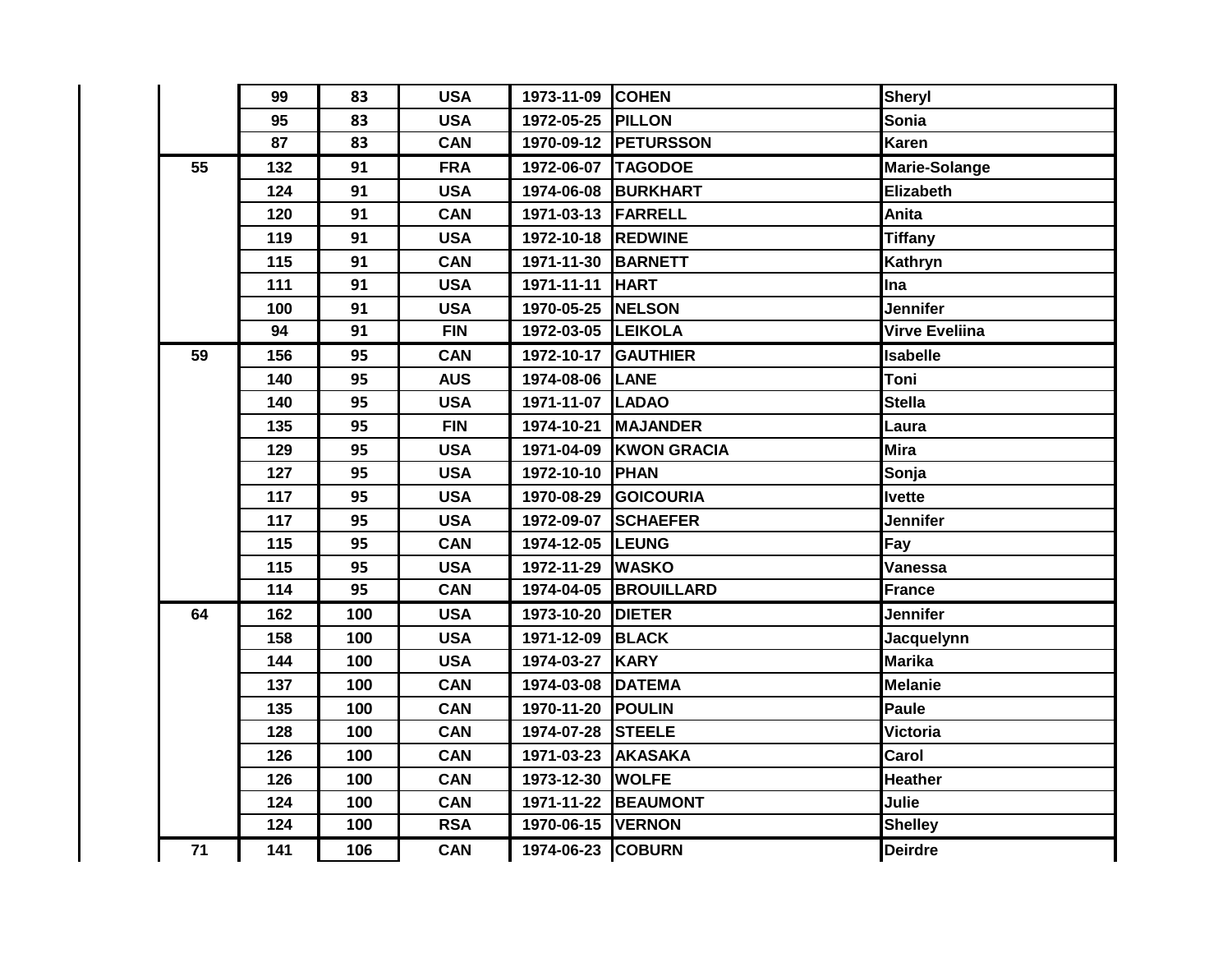|                  |       | 138 | 106 | <b>CAN</b> | 1973-04-16 INGRAM   |                       | <b>Lindsey</b>    |
|------------------|-------|-----|-----|------------|---------------------|-----------------------|-------------------|
|                  |       | 138 | 106 | <b>USA</b> | 1971-04-17 NICHOLS  |                       | <b>Stacy</b>      |
|                  |       | 127 | 106 | <b>AUS</b> | 1973-05-07 SOROKA   |                       | <b>Malgorzata</b> |
|                  |       | 127 | 106 | <b>NZL</b> | 1972-09-08 BLAIR    |                       | Victoria          |
|                  |       | 121 | 106 | <b>CAN</b> | 1974-04-23 CÔTÉ     |                       | <b>Nancy</b>      |
|                  |       | 121 | 106 | <b>DEN</b> |                     | 1971-02-26 SCHRÖDER   | <b>Maya</b>       |
|                  |       | 118 | 106 | <b>CAN</b> | 1971-10-23 PHILLIPS |                       | <b>Marguerite</b> |
|                  |       | 118 | 106 | <b>CAN</b> | 1974-10-04 RUPP     |                       | Alexandra         |
|                  |       | 114 | 106 | <b>CAN</b> | 1971-01-14 PÉPIN    |                       | Marie-Josée       |
|                  |       | 114 | 106 | <b>USA</b> |                     | 1972-02-26 TCHORYK    | <b>Sarah</b>      |
|                  | 76    | 182 | 110 | <b>ARG</b> | 1972-05-19 KÖPPEL   |                       | <b>Nora</b>       |
|                  |       | 140 | 110 | <b>USA</b> | 1973-11-09 MANNING  |                       | Abigail           |
|                  |       | 127 | 110 | <b>CAN</b> | 1973-09-30          | <b>NORINGSETH</b>     | Mary-ellen        |
|                  |       | 126 | 110 | <b>CAN</b> | 1972-05-27          | <b>STOTT</b>          | <b>Crystal</b>    |
|                  |       | 117 | 110 | <b>USA</b> | 1973-02-09 DIRICO   |                       | Andrea            |
|                  |       | 117 | 110 | <b>USA</b> | 1972-12-03 KINNARD  |                       | Jill              |
|                  |       | 116 | 110 | <b>USA</b> | 1974-05-26 MCGHEE   |                       | <b>Jackelynn</b>  |
|                  |       | 112 | 110 | <b>USA</b> | 1971-11-30   TOLEDO |                       | <b>Damary</b>     |
|                  |       | 110 | 110 | <b>USA</b> | 1970-08-20 O'BRIEN  |                       | Carla             |
|                  | 81    | 163 | 113 | <b>USA</b> | 1973-11-17          | <b>DUNHAM</b>         | <b>Dionne</b>     |
|                  |       | 149 | 113 | <b>USA</b> | 1971-10-24 ALLEN    |                       | Leslie            |
|                  |       | 137 | 113 | <b>USA</b> |                     | 1971-06-21 HATMAKER   | Lauren            |
|                  |       | 127 | 113 | <b>CAN</b> | 1974-02-21 PIRRIE   |                       | <b>Danielle</b>   |
|                  |       | 122 | 113 | <b>USA</b> | 1974-06-26 TEVIS    |                       | Lavetta           |
|                  |       | 119 | 113 | <b>USA</b> |                     | 1974-07-02 KORCHNAK   | Elizabeth         |
|                  | 87    | 158 | 116 | <b>SWE</b> | 1973-12-12 BOMAN    |                       | <b>Katarina</b>   |
|                  |       | 127 | 116 | <b>USA</b> | 1970-04-19 OLSTA    |                       | <b>Kristine</b>   |
|                  | $87+$ | 142 | 123 | <b>USA</b> | 1974-09-01          | <b>BAYLOR</b>         | Kimberly          |
|                  |       | 124 | 123 | <b>USA</b> | 1971-12-30          | <b>ITEEL</b>          | Kristina          |
| W45 Total = $65$ |       |     |     |            |                     |                       |                   |
| <b>W50</b>       | 49    | 98  | 76  | <b>GBR</b> |                     | 1966-03-16 MCMANUS    | Joanne            |
|                  |       | 95  | 76  | <b>FRA</b> | 1967-02-28 FERAUD   |                       | <b>Nathalie</b>   |
|                  |       | 85  | 76  | <b>USA</b> |                     | 1968-07-01 GARTENBERG | Terri             |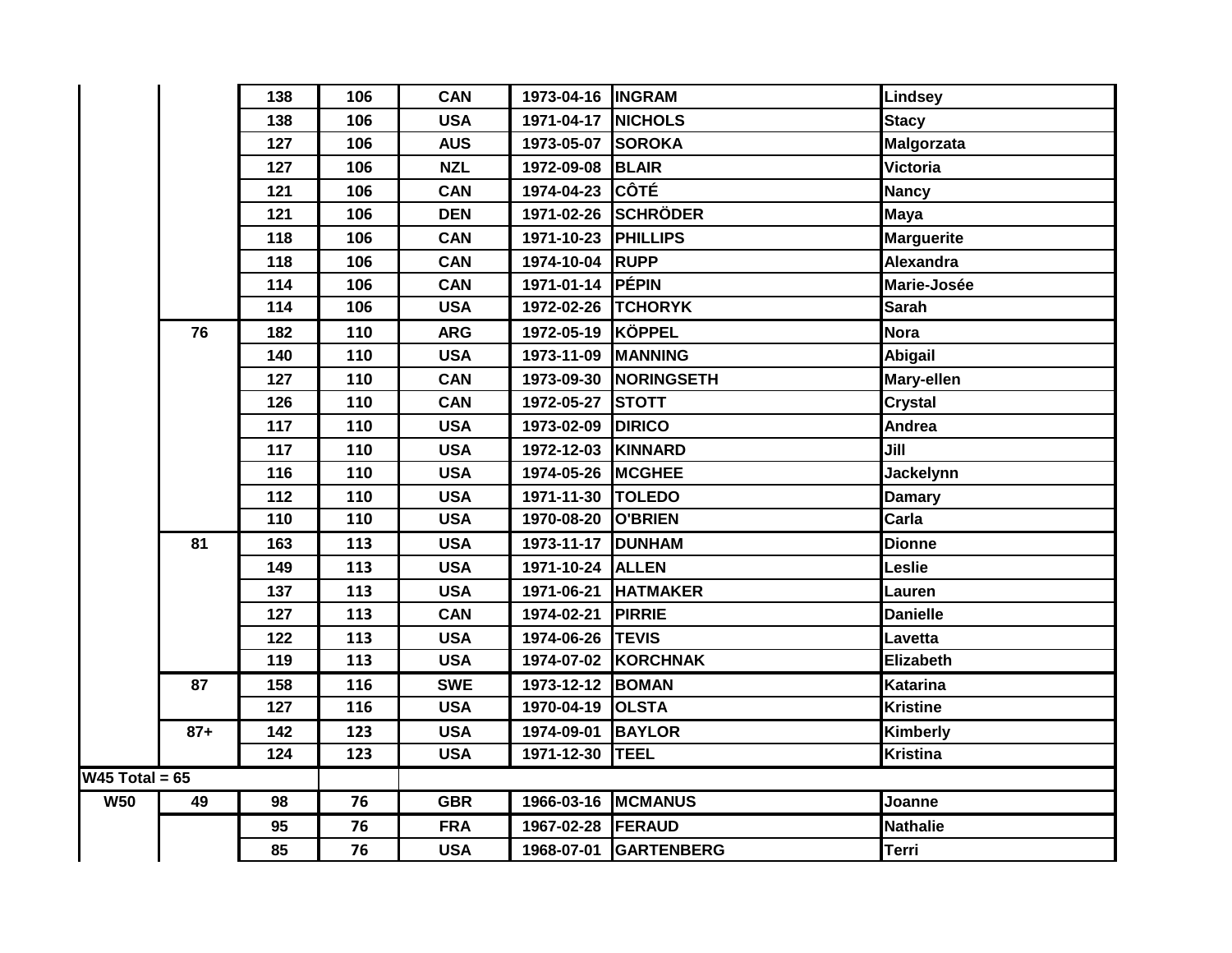|    | 76  | 76  | <b>USA</b> |                    | 1966-07-22 SANCHEZ PENA | <b>Elizabeth</b> |
|----|-----|-----|------------|--------------------|-------------------------|------------------|
| 55 | 126 | 82  | <b>USA</b> | 1967-04-03         | <b>BANNING</b>          | Jennifer         |
|    | 125 | 82  | <b>USA</b> | 1966-05-31         | KIKUCHI                 | Loretta          |
|    | 120 | 82  | <b>RUS</b> | 1969-10-06         | <b>MAGOMEDOVA</b>       | <b>Nina</b>      |
|    | 107 | 82  | <b>CAN</b> | 1968-08-13         | <b>FERKO-HICKS</b>      | <b>Danielle</b>  |
|    | 89  | 82  | <b>USA</b> | 1968-01-31         | <b>WALDEN</b>           | <b>Brenda</b>    |
|    | 88  | 82  | <b>CAN</b> | 1965-03-15         | <b>LARIVIÈRE</b>        | <b>Martine</b>   |
| 59 | 122 | 86  | <b>CAN</b> | 1965-04-17 CROTEAU |                         | <b>Manon</b>     |
|    | 115 | 86  | <b>NED</b> | 1965-06-30         | <b>PIJCKE</b>           | Adela            |
|    | 114 | 86  | <b>USA</b> | 1967-08-20         | <b>TREES</b>            | Carol            |
|    | 109 | 86  | <b>AUS</b> | 1965-11-24         | <b>ILOY</b>             | <b>Diana</b>     |
|    | 95  | 86  | <b>USA</b> | 1965-04-18         | <b>CROMWELL</b>         | <b>Kathleen</b>  |
|    | 95  | 86  | <b>USA</b> | 1969-04-16         | <b>WILLIAMS</b>         | Susanne          |
|    | 92  | 86  | <b>GBR</b> | 1965-09-16         | <b>PEREZ</b>            | <b>Susannah</b>  |
|    | 86  | 86  | <b>USA</b> | 1966-12-11         | <b>FRASER</b>           | <b>Diane</b>     |
| 64 | 125 | 91  | <b>USA</b> | 1969-02-06         | <b>PICKING</b>          | <b>Michelle</b>  |
|    | 124 | 91  | <b>USA</b> | 1966-09-07         | <b>ESPINOSA</b>         | Laurie           |
|    | 123 | 91  | <b>GER</b> | 1967-06-08         | <b>DAMME</b>            | <b>Annett</b>    |
|    | 121 | 91  | <b>USA</b> | 1968-02-21         | <b>RUELAS</b>           | <b>Shari</b>     |
|    | 119 | 91  | <b>NZL</b> | 1969-06-21         | <b>PAULLAY-BEAZLEY</b>  | Genice           |
|    | 115 | 91  | <b>CAN</b> | 1966-10-26         | <b>IGUÉNETTE</b>        | <b>Sylvie</b>    |
|    | 107 | 91  | <b>USA</b> | 1968-01-09         | <b>VREDEVOOGD</b>       | <b>Michelle</b>  |
|    | 106 | 91  | <b>USA</b> | 1967-09-26         | <b>COLE</b>             | <b>Mary</b>      |
|    | 105 | 91  | <b>NZL</b> | 1968-05-27         | <b>CLARK</b>            | <b>Suzanne</b>   |
|    | 100 | 91  | <b>CAN</b> | 1965-11-07         | <b>CAMERON</b>          | <b>Heather</b>   |
|    | 99  | 91  | <b>CAN</b> | 1968-04-08         | <b>ALLEN</b>            | <b>Tracy</b>     |
| 71 | 134 | 96  | <b>USA</b> | 1967-02-07         | <b>HERSHEY</b>          | Ronay            |
|    | 134 | 96  | <b>USA</b> | 1968-10-31         | <b>WILSON</b>           | Larisa           |
|    | 128 | 96  | <b>USA</b> | 1969-04-08         | <b>PERRIER</b>          | Jennifer         |
|    | 111 | 96  | <b>USA</b> | 1969-11-08         | KIM                     | <b>Michelle</b>  |
|    | 102 | 96  | <b>USA</b> | 1967-02-16         | <b>HOLLIS</b>           | <b>Heather</b>   |
|    | 96  | 96  | <b>SGP</b> | 1966-08-22         | <b>TAN</b>              | Lay Sang         |
| 76 | 140 | 100 | <b>USA</b> |                    | 1968-12-13 THURSTON     | <b>Marni</b>     |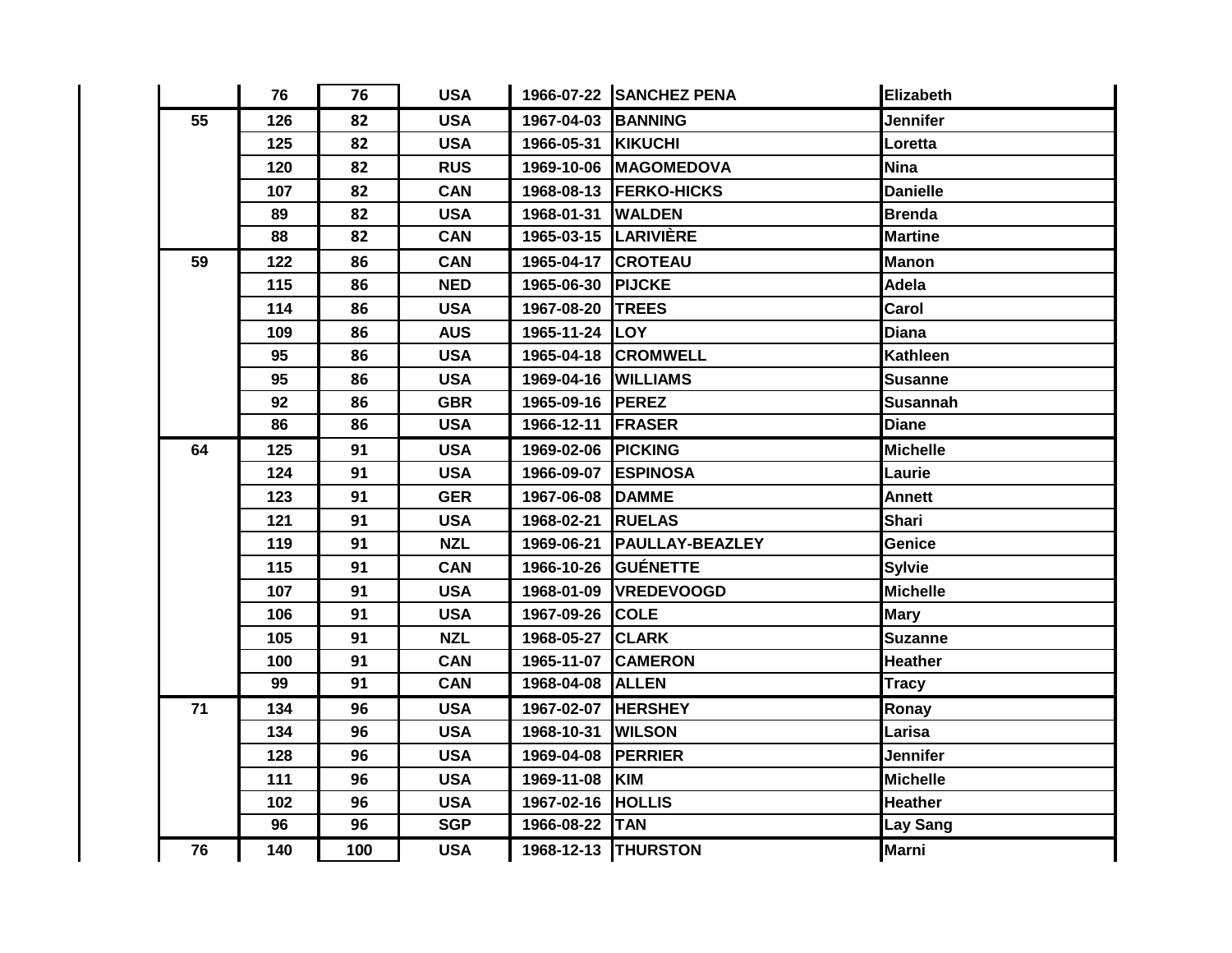|                  |       | 121 | 100 | <b>USA</b> |                     | 1967-12-30 DONNELLY     | <b>Cassie</b>     |
|------------------|-------|-----|-----|------------|---------------------|-------------------------|-------------------|
|                  |       | 116 | 100 | <b>CAN</b> | 1967-01-31 SULLIVAN |                         | <b>Allison</b>    |
|                  |       | 106 | 100 | <b>CAN</b> | 1967-12-28 BURK     |                         | Liisa             |
|                  |       | 103 | 100 | <b>NZL</b> | 1965-07-25 WALKER   |                         | <b>Kirsten</b>    |
|                  |       | 102 | 100 | <b>IND</b> | 1967-05-27 SINGH    |                         | <b>Bharti</b>     |
|                  | 81    | 131 | 102 | <b>USA</b> | 1965-01-09 BRIGGS   |                         | <b>Cindy</b>      |
|                  |       | 129 | 102 | <b>CAN</b> | 1969-05-26 SLUIK    |                         | Lisa              |
|                  |       | 112 | 102 | <b>FRA</b> | 1967-08-06 GRIMAL   |                         | <b>Anne-Marie</b> |
|                  | 87    | 116 | 106 | <b>USA</b> | 1966-11-22 BEVANS   |                         | Leanda            |
|                  | $87+$ | 174 | 112 | <b>HUN</b> | 1966-03-06 TAKÁCS   |                         | <b>Mária</b>      |
|                  |       | 158 | 112 | <b>USA</b> | 1968-06-21 HANSCOM  |                         | <b>Deborah</b>    |
|                  |       | 147 | 112 | <b>USA</b> | 1968-03-10 SIMS     |                         | Laura             |
|                  |       | 136 | 112 | <b>USA</b> |                     | 1967-03-23 PETERSON     | Juli              |
|                  |       | 127 | 112 | <b>USA</b> | 1967-12-15 BROOKS   |                         | Pamela            |
|                  |       | 123 | 112 | <b>AUS</b> | 1969-09-11 BOWIE    |                         | <b>Mary</b>       |
| $W50$ Total = 51 |       |     |     |            |                     |                         |                   |
| W55              | 49    | 91  | 67  | <b>USA</b> |                     | 1962-02-06 GOLDENBERG   | Lauren            |
|                  |       | 90  | 67  | <b>AUS</b> | 1961-06-07 MACKEN   |                         | Mary              |
|                  |       | 86  | 67  | <b>GER</b> | 1960-10-31 PIPKE    |                         | Monika            |
|                  |       | 80  | 67  | <b>USA</b> | 1960-02-07 KINJO    |                         | <b>Terri</b>      |
|                  | 55    | 98  | 73  | <b>USA</b> | 1962-02-27 RIGGS    |                         | Lisa              |
|                  |       | 94  | 73  | <b>GBR</b> | 1962-09-17 PATTISON |                         | <b>Beverley</b>   |
|                  |       | 89  | 73  | <b>CAN</b> | 1964-12-04 KIELTY   |                         | Paula             |
|                  |       | 84  | 73  | <b>CAN</b> | 1962-02-09 PETRAT   |                         | <b>Shirlee</b>    |
|                  |       | 83  | 73  | <b>AUS</b> | 1964-02-19 MOFFITT  |                         | <b>Sherilyn</b>   |
|                  |       |     |     |            |                     |                         |                   |
|                  |       | 76  | 73  | <b>USA</b> | 1960-02-02 MOYLAN   |                         | Kellie            |
|                  |       | 73  | 73  | <b>USA</b> | 1962-01-29 WONG     |                         | <b>Sarah</b>      |
|                  | 59    | 108 | 76  | <b>GER</b> | 1963-11-09          | <b>DIEHL</b>            | Korinna           |
|                  |       | 103 | 76  | <b>CAN</b> | 1963-12-14 POULIN   |                         | <b>Manon</b>      |
|                  |       | 92  | 76  | <b>USA</b> | 1964-04-02 STEWART  |                         | Robyn             |
|                  | 64    | 125 | 80  | <b>CAN</b> |                     | 1964-05-10 MESCHISHNICK | Laurie            |
|                  |       | 114 | 80  | <b>USA</b> | 1962-08-14 GARBER   |                         | <b>Kelly</b>      |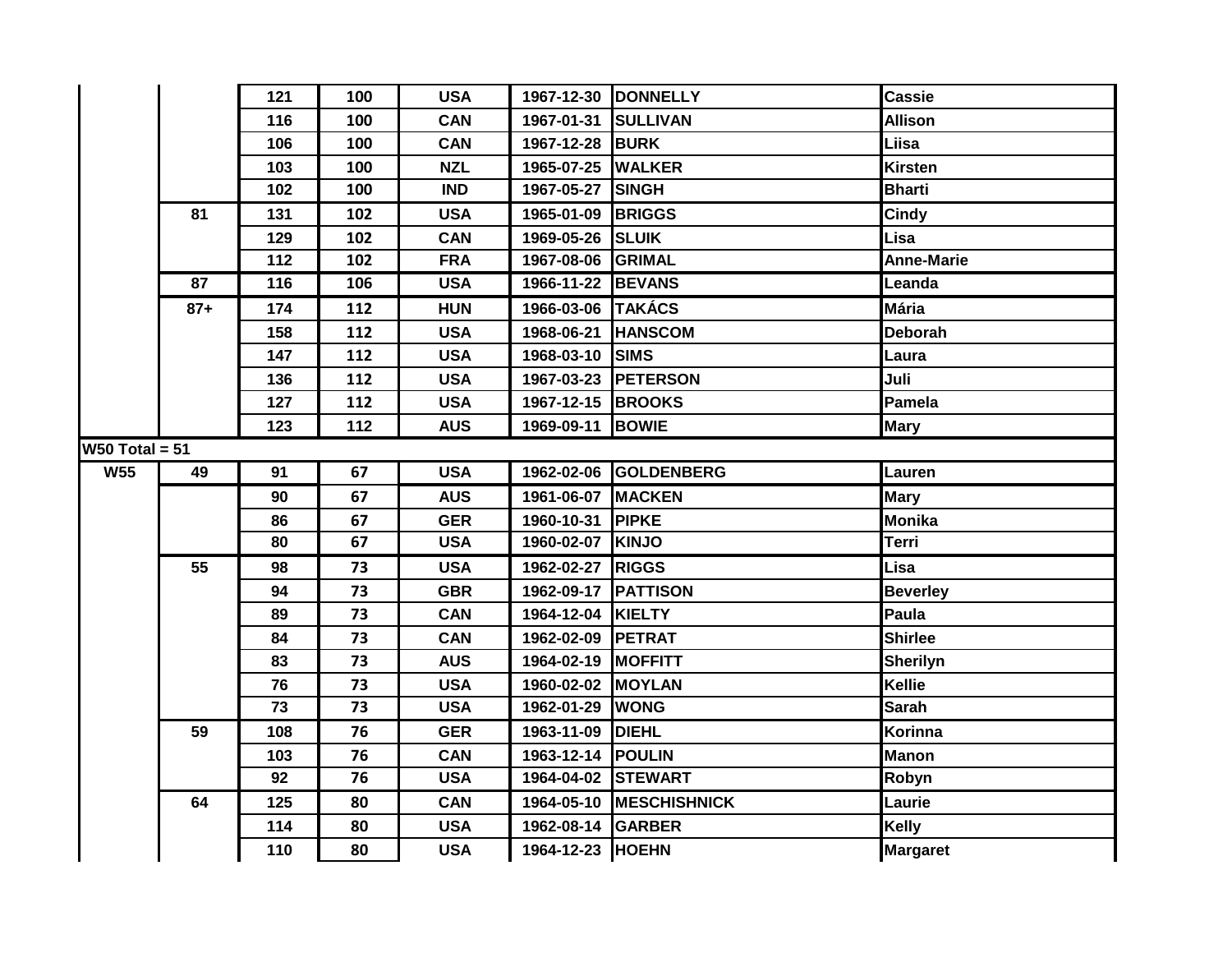|                  |        | 108 | 80 | <b>USA</b> | 1962-09-02 DOHERTY  |                           | Melissa                  |
|------------------|--------|-----|----|------------|---------------------|---------------------------|--------------------------|
|                  |        | 95  | 80 | <b>DEN</b> |                     | 1962-04-01 ROSENDAHL      | Jeanette Amanda Obel     |
|                  | 71     | 136 | 85 | <b>USA</b> | 1963-01-15 SIPES    |                           | <b>Terri</b>             |
|                  |        | 114 | 85 | <b>USA</b> | 1964-02-06 HUEBNER  |                           | <b>Marianne</b>          |
|                  |        | 113 | 85 | <b>CHI</b> |                     | 1964-07-09 MUÑOZ TERIHUEL | Sonia Veronica           |
|                  |        | 111 | 85 | <b>CAN</b> |                     | 1964-09-29 WATERFIELD     | <b>Madeleine</b>         |
|                  |        | 98  | 85 | <b>USA</b> | 1960-10-26 DARIOTIS |                           | <b>Margaret</b>          |
|                  |        | 85  | 85 | <b>CAN</b> |                     | 1964-02-17 CANTELON       | Louisa                   |
|                  | 76     | 121 | 88 | <b>USA</b> |                     | 1963-05-25 CHAMBERLIN     | Gwen                     |
|                  |        | 115 | 88 | <b>USA</b> | 1961-08-31 RAVENER  |                           | <b>Christine</b>         |
|                  |        | 102 | 88 | <b>USA</b> | 1964-05-28 APRILL   |                           | <b>Jane Crystal</b>      |
|                  |        | 96  | 88 | <b>CAN</b> | 1964-04-30 MORING   |                           | Joanne                   |
|                  |        | 94  | 88 | <b>USA</b> |                     | 1963-11-04 GIOVINAZZI     | Janine                   |
|                  | 81     | 98  | 91 | <b>USA</b> | 1963-06-16 SCHOTT   |                           | <b>Rita</b>              |
|                  | 87     | 120 | 94 | <b>USA</b> | 1960-05-23 BURNS    |                           | Kendra                   |
|                  |        | 115 | 94 | <b>NZL</b> | 1964-11-20 HODGES   |                           | Tania                    |
|                  |        | 113 | 94 | <b>AUS</b> | 1961-07-27          | <b>WEBB</b>               | Louise                   |
|                  |        | 106 | 94 | <b>USA</b> | 1964-08-22 LOWE     |                           | <b>Michelle Galloway</b> |
|                  |        | 94  | 94 | <b>GBR</b> | 1961-11-16 MAN      |                           | <b>Victoria</b>          |
|                  | $87 +$ | 131 | 99 | <b>MGL</b> |                     | 1962-05-01  TSERENDORJ    | Oyunchimeg               |
|                  |        | 121 | 99 | <b>USA</b> |                     | 1962-11-22 ALEXANDER      | <b>Debbie</b>            |
|                  |        | 106 | 99 | <b>USA</b> | 1963-10-29 CLOPTON  |                           | <b>Dawn</b>              |
| $W55$ Total = 39 |        |     |    |            |                     |                           |                          |
| <b>W60</b>       | 45     | 76  | 55 | <b>AUS</b> | 1958-06-16          | <b>BILLINGS</b>           | <b>Denese</b>            |
|                  | 49     | 79  | 59 | <b>USA</b> | 1959-09-02 SIPLON   |                           | Joni                     |
|                  |        | 71  | 59 | <b>USA</b> | 1956-04-22 BIHLER   |                           | Lori                     |
|                  | 55     | 90  | 65 | <b>DEN</b> |                     | 1955-08-09 JØRGENSEN      | <b>Marga</b>             |
|                  |        | 86  | 65 | <b>USA</b> |                     | 1957-01-31 WERENKO        | <b>Deborah</b>           |
|                  | 59     | 100 | 68 | <b>GBR</b> |                     | 1959-01-09 TREBILLCOCK    | <b>Diane Suzanne</b>     |
|                  |        | 98  | 68 | <b>USA</b> | 1959-12-17 MULDER   |                           | Roberta                  |
|                  |        | 83  | 68 | <b>USA</b> | 1955-04-29 GELMAN   |                           | Janet                    |
|                  |        | 70  | 68 | <b>USA</b> | 1958-06-23 DAVIS    |                           | <b>Susan</b>             |
|                  | 64     | 114 | 71 | <b>USA</b> | 1955-12-12 ARROW    |                           | <b>Holly</b>             |